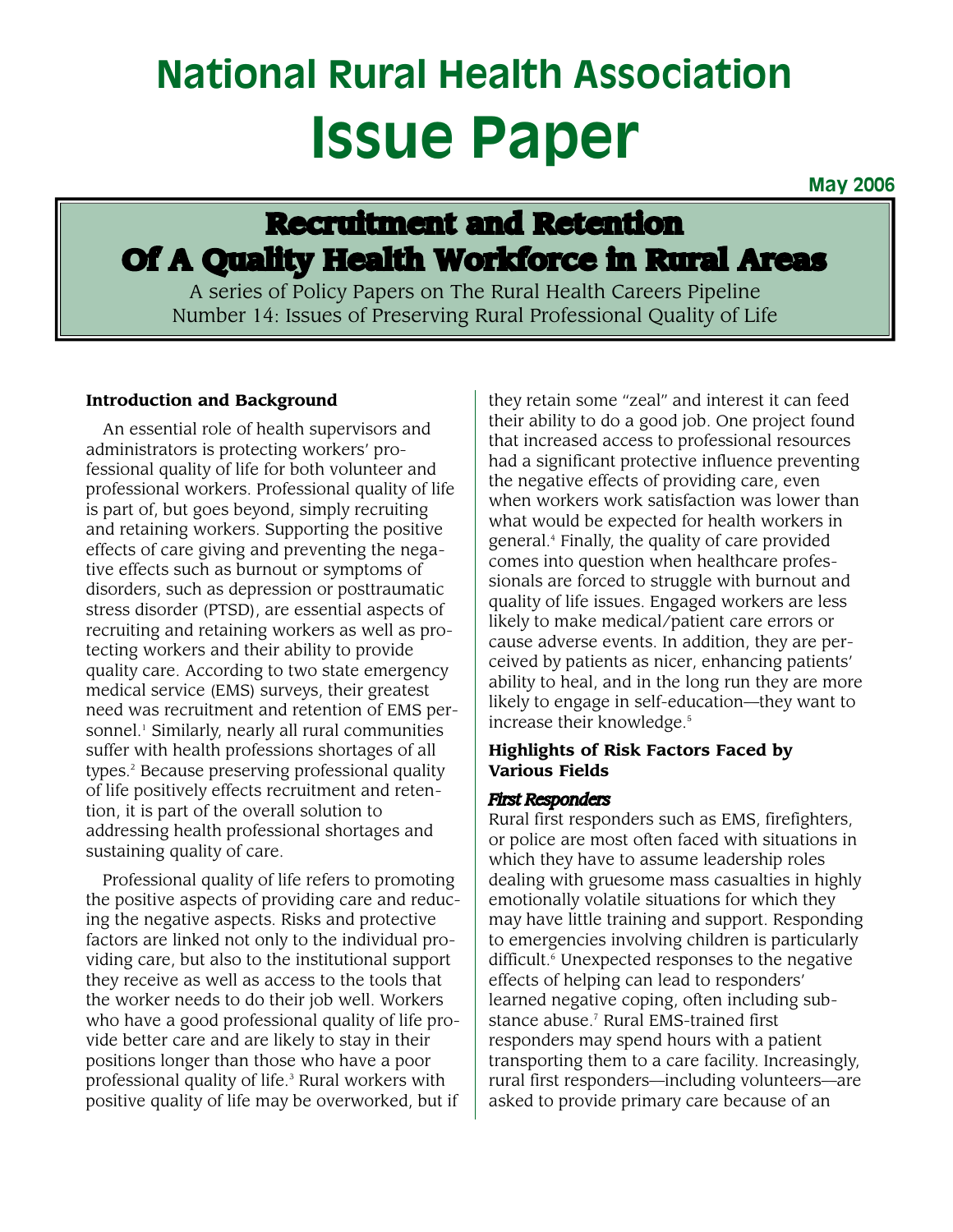absence of sufficient primary care professionals.<sup>8</sup> Multiple studies<sup>9</sup> have addressed reducing stress among first responders, finding that the degree of support from their environment, including the department, spouse and community all play a role in their physical and psychological well being. The greater the support, the greater the sense of well being and physical health, less PTSD symptoms, lower anxiety and emotional exhaustion, and less work-related stress.<sup>10</sup>

#### *Physical Health*

Rural-based physical health professionals including nurses, physicians, technical health workers, allied health work in somewhat different conditions than first responders, but face many similar problems that challenge their positive professional quality of life. One of the key concerns for health workers is the potential for having to work long hours with little support, thus increasing the potential for burnout. For example, due to changes in healthcare financing policies and workforce shortages, nurses work longer, more difficult shifts, often for less pay.'' Nurses also deal with the continuous risk of patient death, pressure from physicians, inadequate resources, and stress from dealing with anguished family members. Physicians are not better off, facing responsibility for medical direction, longer shifts, difficulty with getting coverage for time off, and being forced to treat outside their specialty. The potential for having longer, more difficult shifts also exists in the allied health and technical fields. Due to the difficulties in financing care in low-density areas, they may not be able to sustain their practice, be forced to work with less or poorer quality equipment or have fewer opportunities to learn from colleagues.

#### *Mental Health*

Mental health professionals, and the "de facto mental health system,"12 which includes public safety workers, teachers, faith-based groups, and other community helpers, deal with many of the same problems as do other workers, but they also face issues unique to working with patients who experience mental health problems. Often, it is the police who are the front-line mental health workers. Typically, police do not have a great deal of training to

deal with mental health emergencies. While any worker can experience negative effects from their work, those who have a history of personal trauma, are new to the field, or have a high sexual trauma caseload are most at risk for the negative effects of caregiving, including burnout and the development of traumatic stress symptoms as a result of their work. $13,14$ 

Like primary care practitioners, rural mental health professionals can be forced to work outside of their areas of expertise with little support because of a lack of available practitioners. As with other helpers, the lack of confidence and competence can be distressing to the provider and increases the probability of patient care errors. Shortages of mental health professionals can exceed the shortage of physical health professionals. The most recent data indicates that there are no practicing psychiatrists, psychologists, or social workers in 55 percent of the 3075 counties in the US—all of which were rural.<sup>15</sup> Practitioners are often forced to see patients by "circuit riding," spending brief amounts of time in multiple clinics spread over a large geographic area. The provider deals with demoralizing conditions such as exhaustion, poor quality roads, and/or dangerous driving conditions in an attempt to provide services.

#### *Oral Health*

While oral health is often overlooked in the primary care safety net, oral health is critically important to the overall health of an individual. There are multiple issues that affect rural people's access to and need for oral healthcare. For example, most rural residents have no dental insurance diminishing the beneficial role of preventive and routine dentistry—rural dentists are left primarily addressing acute dental issues. Improved dental techniques make it more likely that people keep their teeth as they age. With the growing proportion of older adults living in rural areas, dental care professionals increasingly deal with patients who have dementia and other cognitive disorders that make it difficult for them to understand the types of care activities typical to dentistry. Furthermore, people taking psychotropic medications have an increased probability of developing dental caries due to the propensity of the medications to cause dry mouth. This, coupled with un- or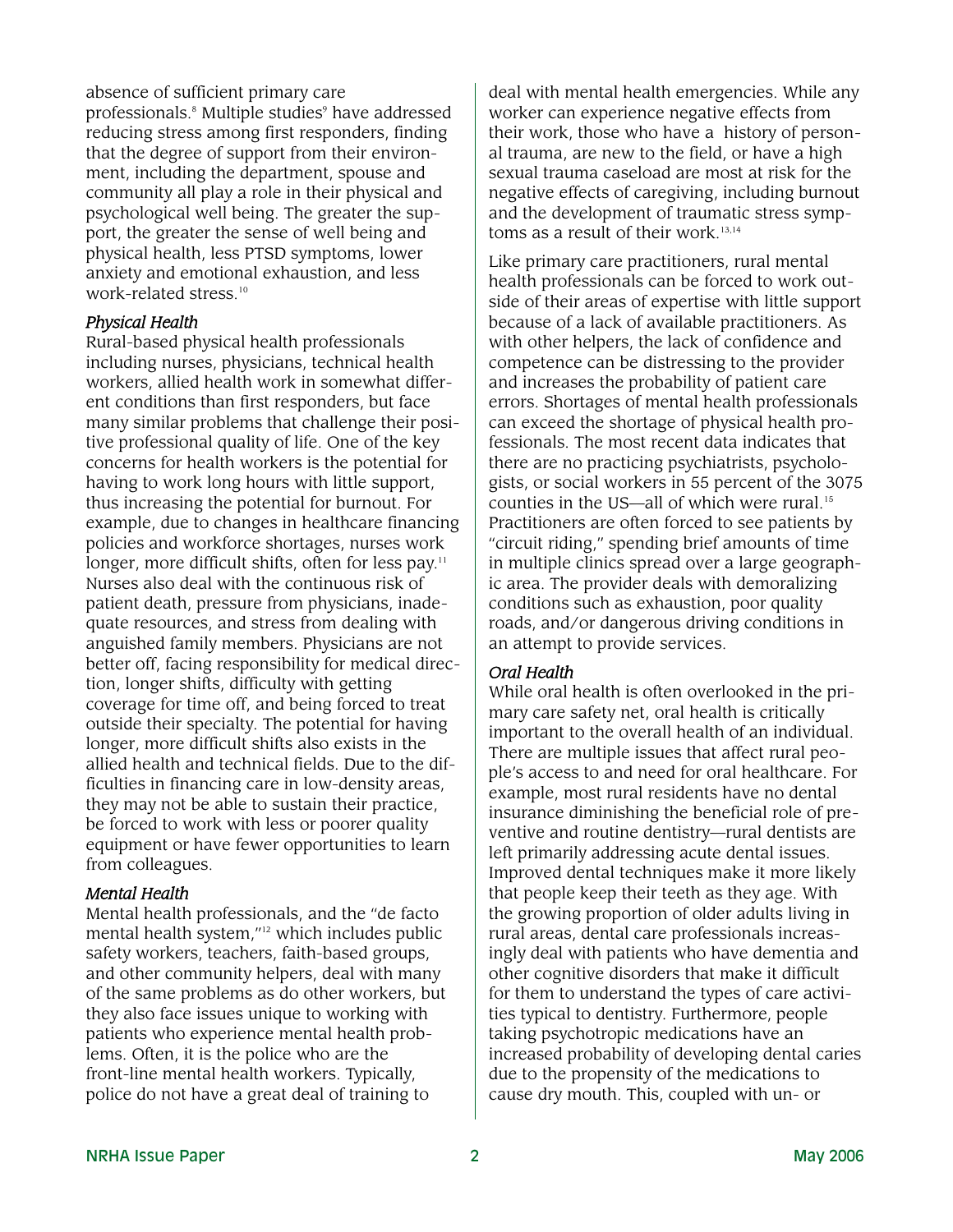underinsurance, increases the likelihood of routine care expanding into high-stress emergency care.16

# *Pharmacy and Vision Care*

There is very little current data on pharmacists or optometrists and professional quality of life although the issue has been raised in optometry. <sup>17</sup> However, these professions struggle with same issues that face rural health workers in general. In addition, particularly in rural areas with few providers, pharmacists are increasingly expected to provide primary care consultations as well as medication counseling.

## **Issues**

# *Professional Quality of Life and Work Culture*

Policymakers and administrators who wish to support professional quality of life—reducing negative and increasing positive effects of care giving—need to increase system support as well as field-specific support. Overall, positive gains in protective factors and reduction of risk factors can be accomplished by reducing overtime, increasing access to tools and information that people need to do their jobs, and normalizing the fact that in the line of duty workers can face difficult situations that leave psychological impacts. Research suggests that different fields present unique stressors and perhaps attract particular personalities. It appears that the workers in various fields, as a group, respond differently to their stress, requiring support uniquely tailored to their field. Police officers appear to experience greater trauma-like symptoms and psychological distress then most first responders.18 Paramedics seem to evolve an attitude of low empathy and high denial as methods of coping<sup>19</sup> while mental health professionals working with serious mental illnesses have increased emotional exhaustion, increased depersonalization, and reduced health status as compared to norms for the general population.20 Nurses in general report high levels of burnout, yet those nurses who feel confident in their ability to handle everyday problems reported less burnout.<sup>21</sup> Regardless of field, those with confidence amass the positive aspects of caregiving, yielding better quality of care for their patients.

# *Workers Need Tools and Information to do Their Work*

Access to the tools and information to do one's job is critical. Access to current and complete information is a serious issue for rural professionals that, if resolved, provides one easy solution to easing retention and quality of care problems. With rising print costs, libraries of all types are providing fewer and fewer resources. Rural medical libraries typically underfunded are forced to make do with have generalist and sometimes out-of-date materials. Digital libraries provide one option. In addition, distance delivered (virtual) ongoing new and continuing education provides important benefits such as the opportunity to stay abreast of changes within the field or upgrading credentials (e.g., nurse to nurse practitioner). Supporting new and continuing education for place committed people helps keep rural health professionals in their communities. In addition, virtual access to like-minded colleagues provides appropriate venues to collaborate, commiserate, and communicate and work experiences.

## *Healthcare Administrative and Safety Net Conditions*

While there are many issues related to healthcare administration, one overarching issue in rural and underserved America is the federal safety net (e.g., FQHCs, Critical Access Hospitals [HRSA BPC].) Among other functions, these federal programs supplement costs of training health professionals. The existing programs typically support for physical health care training but have far less support for first responders, mental or oral health—which speaks to sustainability and quality of life. In addition, there is the habit of locating physical, mental, and oral health in different facilities, often making it more difficult to sustain the fiscal health of the facilities.<sup>22</sup> Some collaboration efforts, particularly those involving sharing of equipment or health information technology, run the risk of being penalized for non-competition under the Stark Law. 23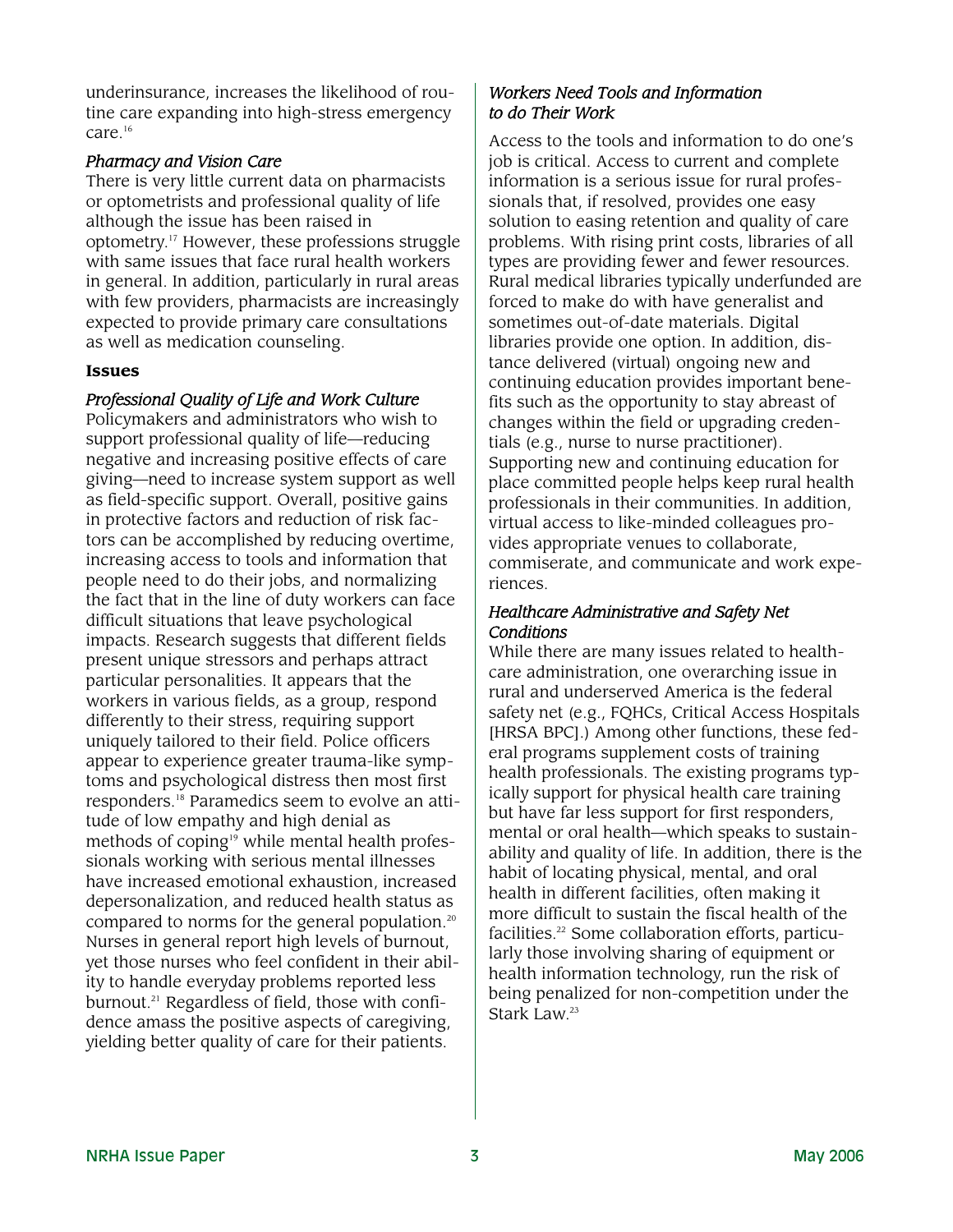### **Recommendations**

NRHA supports the following policy recommendations:

#### *Employers and Organizations should Include Recognition of Professional Quality of Life in Work Culture*

- Include policy and organizational awareness of need to support workers professional quality of life.
- Normalize the fact that in the line of duty, workers can face difficult situations that leave psychological impacts.
- Decrease overtime by increasing the funding for and size of the workforce.
- Compensate indigenous community workers to facilitate appropriate access to care.<sup>24</sup>
- Provide mechanisms for funding healthcare interventions for workers who develop burnout, depression, or secondary traumatic stress as a result of their work.

# *Congress and State Governments Should Create Programs to Provide Workers with Tools and Information to do Their Work*

- Fund access to tools and information that people need to do their jobs, for example, digital medical libraries.
- Create articulated training programs that have built-in career paths that allow each level of training to build onto the previous level.
- Proliferate the funding and access to tele-consultation and supervision with a coinciding culture change that makes this a positive thing rather than "failure."
- Improve reimbursement for direct patient care and provider-to-provider consultation.
- Reduce technology costs by keeping the Universal Services Rural Discount Program.
- Increase availability of access to continuing education especially on the Internet.

# *Congress Should Improve Healthcare Administrative and Safety Net Conditions*

- Foster opportunities to fund training and supervision for workers in the field.
- Support co-location of different types of healthcare through financial incentives.
- Reduce the potential for being penalized for non-competition under the Stark Law<sup>25</sup> when regional clinics collaborate.

#### **Summary**

Workers who feel supported by their administrations and believe they have the appropriate tools and information to do their jobs have better professional quality of life and provide better care. In turn, workers are more likely to stay in their positions. Recruitment is also easier because potential workers perceive that they will be effective in their new positions. Three key policy changes will support improved professional quality of life.

- Include recognition of professional quality of life in work culture.
- Provide workers with tools and information to do their work.
- Improve healthcare administrative and safety net conditions.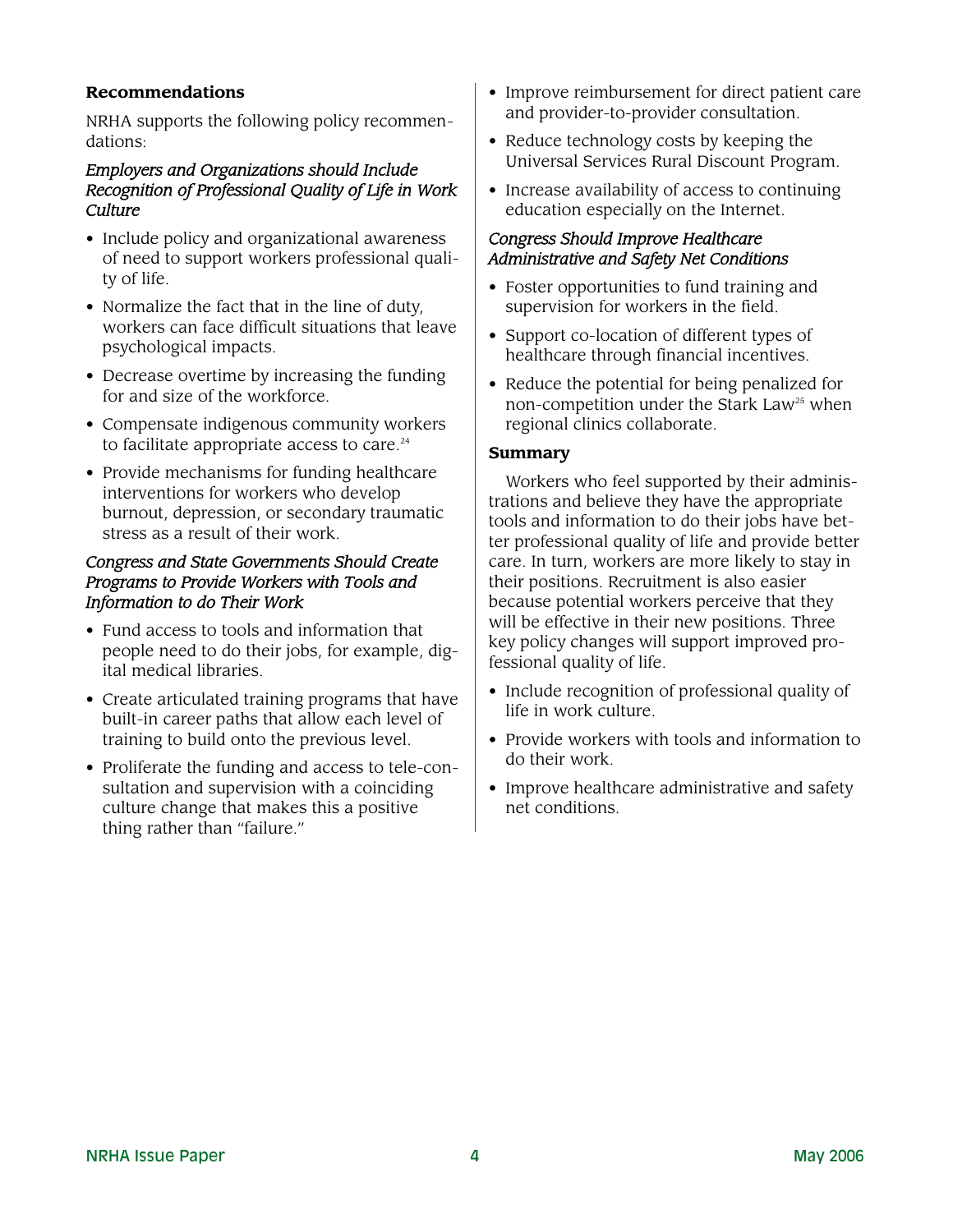#### **References**

1 Rural and Frontier Emergency Medical Services: Agenda for the Future\_. Kevin K. McGinnis, MPS, WEMT-P. National Rural Health Association, Office of Rural Heatlh Policy. 2004. p 73. http://www.nrharural.org/groups/graphics/EMS\_Book\_9\_17A.pdf

2 HRSA health professions shortage area website, http://hpsafind.hrsa.gov/

3 For an overview, see McCammon, S. L. (1996). Emergency medical service workers: occupational stress and traumatic stress. *In* D. Paton & J. M. Violanti (Edw.). *Traumatic stress in critical occupations: recognition, conse quences and treatment*, 58-86. Springfield, IL: Charles C. Thomas. and Stamm, B. H., Higson-Smith, C. & Hudnall, A. C. (2004). The complexities of working with terror. In D. Knafo (Ed.). Living with Terror, Working with Terror: A Clinician's Handbook. Northvale, NJ: Jason Aronson.

4Weiss, DS; Marmar, CR; Metzler, TJ; Ronfeldt, HM (1995). Predicting symptomatic distress in emergency services personnel. *Journal of Consulting and Clinical Psychology* , 63(3), 361-368.

5 Elliott, T.R., Shewchuk, T., Hagglung, K., Rybarczyk, B., &Harkins, S. (1996). Occupational burnout, tolerance for stress, and coping among nurses in rehabilitation units. *Rehabilitation Psychology*, 41(4), 267-284.

6 Horowitz, L. Kassam-Adams, N. & Bergstein, J. (2001). Mental health aspects of emergency medical services for children: summary of a consensus conference. *Academic Emergency Medicine*, 8(12) 1182-1185.

7 Stamm, B.H., H.E. Stamm, A.C. Hudnall, C. Higson-Smith. (2004). "Considering Cultural Trauma as a Backdrop for the Treatment of Trauma and PTSD." *Journal of Trauma and Loss* 9(1): 89-111. p. 90

8 Gunderson, M & Bowers, M. (1996). Potential scenarios for EMS Primary care. *Journal of Emergency Services*, 21(9), 81-83.

9 Alexander, C. (1989). Police psychological burnout and trauma. *In* J.M. Violanti & Paton, *Police Trauma*. Springfield: CHS C Thomas and Anderson, E.M. (1996). Stress and its correlates: An empirical investigation among North Dakota peace officers. *Dissertation Abstracts International: Section B: The sciences and engineering*, 57 (3-B), 2194.

10Weiss, DS; Marmar, CR; Metzler, TJ; Ronfeldt, HM (1995). Predicting symptomatic distress in emergency services personnel. *Journal of Consulting and Clinical Psychology* , 63(3), 361-368.

11HRSA health professions shortage area website, http://hpsafind.hrsa.gov/

 $12$ U. S. Department of Health and Human Services (2000). U. S. Surgeon General's Report on Mental Health. Rockville, MD: Author. ALSO Regier et al. (1978) and Reiger et al., (1993)

13Pearlman, L.A., & Mac Ian, P.S. (1995). Vicarious traumatization: An empirical study of the effects of trauma work on trauma therapists. *Professional Psychology: Research and Practice*, 26(6), 558-565.

14Moore, K.A., & Cooper, C.L. (1996). Stress in mental health professionals: A theoretical overview. *International Journal of Social Psychiatry,* 42(2), 82-89.

15Pion, G. M., Keller, P. & McCombs, H. (1997). Final Report of the Ad Hoc Rural Mental Health Provider Work Group. Center for Mental Health Services, Substance Abuse and Mental Health Services Administration, US DHHS; October 1997; DHHS Publication No. SMA-98-3166.

16Friedrichsen, S.W. and Stamm, B.H. "Rural Dentistry." In B.H. Stamm, Ed. Rural Behavioral Health Care:"An Interdisciplinary Guide, pp. 133-143. Washington, DC: APA, 2003.

17Newman, R. Y. (2000). Psychological effects of September 11th: Compassion Fatigue. *Optometry,* 8, 487.

18Follette, V.M., Polusny, M.M., & Milbeck, K. (1994). Mental health and law enforcement professionals: Trauma history, psychological symptoms, and impact of providing services to child sexual abuse survivors. *Professional Psychology: Research and Practice*, 25, 275-282.

 $19G$ revin, F. (1996). Posttraumatic stress disorder, ego defense mechanisms and empathy among urban paramedics. *Psychological Reports*, 79, 483-495.

 $20$ Oliver, N., & Kuipers, E. (1996). Stress and its relationship to expressed emotion in the community mental health workers. *International Journal of Social Psychiatry*, 42(2), 150-159.

21Elliott, T.R., Shewchuk, T., Hagglung, K., Rybarczyk, B., &Harkins, S. (1996). Occupational burnout, tolerance